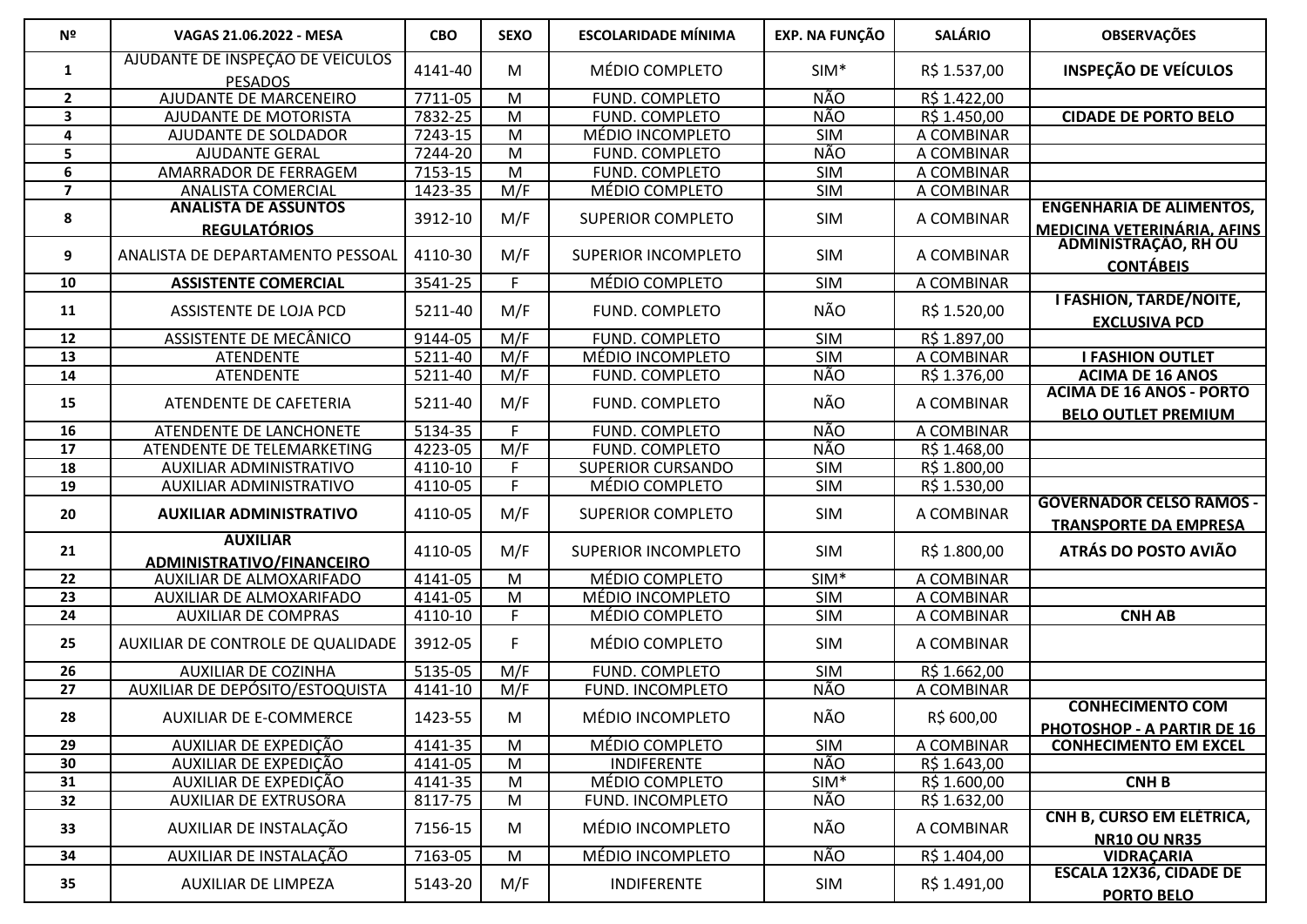| 36 | AUXILIAR DE LOGÍSTICA/LAVAGEM      | 4141-40 | M/F            |                            | <b>NÃO</b>              |              | <b>MOVIMENTAÇÃO DE</b>             |
|----|------------------------------------|---------|----------------|----------------------------|-------------------------|--------------|------------------------------------|
|    |                                    |         |                | FUND. COMPLETO             |                         | R\$ 1.500,00 | <b>MERCADORIA</b>                  |
| 37 | <b>AUXILIAR DE LOJA</b>            | 5211-40 | F.             | MÉDIO COMPLETO             | <b>SIM</b>              | R\$ 1.666,53 | <b>OUTLET PREMIUM PORTO BELO</b>   |
| 38 | AUXILIAR DE MANUTENÇÃO             | 6220-10 | M              | MÉDIO COMPLETO             | <b>SIM</b>              | R\$ 1.450,00 | JARDINAGEM, ESCALA 12X36,          |
|    |                                    |         |                |                            |                         |              | <b>CIDADE DE PORTO BELO</b>        |
| 39 | AUXILIAR DE MANUTENÇÃO             | 5142-10 | M              | INDIFERENTE                | <b>SIM</b>              | R\$ 1.595,00 | OBRAS, ESCALA 12X36, CIDADE        |
|    |                                    |         |                |                            |                         |              | DE PORTO BELO                      |
| 40 | <b>AUXILIAR DE MANUTENÇÃO</b>      | 5143-10 | M              | FUND. COMPLETO             | <b>NÃO</b>              | R\$ 1.453,00 |                                    |
| 41 | AUXILIAR DE MECÂNICO               | 4144-05 | M              | FUND. COMPLETO             | <b>SIM</b>              | A COMBINAR   | <b>CNH AB</b>                      |
| 42 | AUXILIAR DE MECÂNICO               | 3141-10 | M              | MÉDIO INCOMPLETO           | SIM*                    | A COMBINAR   |                                    |
| 43 | AUXILIAR DE MECÂNICO DE AUTOS      | 9144-05 | $\overline{M}$ | FUND. COMPLETO             | <b>SIM</b>              | A COMBINAR   |                                    |
| 44 | AUXILIAR DE PRODUÇÃO               | 7842-05 | M/F            | FUND. INCOMPLETO           | NÃO                     | A COMBINAR   | <b>EXCLUSIVA PCD</b>               |
| 45 | AUXILIAR DE PRODUÇÃO               | 7842-05 | M              | MÉDIO COMPLETO             | $SIM*$                  | R\$ 1.600,00 | <b>CNHB</b>                        |
| 46 | AUXILIAR DE PRODUÇÃO               | 7842-05 | $\overline{M}$ | FUND. COMPLETO             | <b>SIM</b>              | A COMBINAR   |                                    |
| 47 | <b>AUXILIAR DE QUALIDADE</b>       | 3912-15 | M/F            | MÉDIO COMPLETO             | <b>SIM</b>              | A COMBINAR   | <b>CONHECIMENTO COM EXCEL</b>      |
| 48 | <b>AUXILIAR DE REVESTIDOR</b>      | 7166-10 | M              | INDIFERENTE                | NÃO                     | A COMBINAR   |                                    |
| 49 | <b>AUXILIAR DE SERVIÇOS GERAIS</b> | 5143-20 | F.             | FUND. INCOMPLETO           | <b>SIM</b>              | A COMBINAR   |                                    |
| 50 | <b>AUXILIAR DE SERVIÇOS GERAIS</b> | 5143-20 | M              | FUND. INCOMPLETO           | NÃO                     | R\$ 1.322,72 |                                    |
| 51 | <b>AUXILIAR EXTERNO</b>            | 7321-30 | M              | MÉDIO COMPLETO             | NÃO                     | R\$ 1.630,66 | <b>CNH AB - CONHECIMENTO COM</b>   |
|    |                                    |         |                |                            |                         |              | <b>TELECOM OU INFORMÁTICA</b>      |
| 52 | <b>AUXILIAR FISCAL</b>             | 4131-10 | M/F            | SUPERIOR INCOMPLETO        | <b>SIM</b>              | A COMBINAR   | <b>CONHECIMENTO EM</b>             |
|    |                                    |         |                |                            |                         |              | <b>DEPARTAMENTO FISCAL</b>         |
| 53 | <b>AUXILIAR TÉCNICO</b>            | 5143-10 | M              | MÉDIO COMPLETO             | <b>SIM</b>              | R\$ 2.800,00 | ELETRÔNICA, MECĂNICA,              |
|    |                                    |         |                |                            |                         |              | <b>HIDRÁULICA</b>                  |
| 54 | <b>AUXILIAR TÉCNICO DE REDES</b>   | 3133-10 | M              | MÉDIO COMPLETO             | <b>SIM</b>              | A COMBINAR   | <b>CNH AB - CONHECIMENTO COM</b>   |
|    |                                    |         |                |                            |                         |              | <b>FIBRA OPTICA</b>                |
| 55 | AUXILIAR/ASSISTENTE ADMINISTRATIVO | 4110-10 | M/F            | MÉDIO COMPLETO             | <b>SIM</b>              | A COMBINAR   | <b>CNH AB</b>                      |
|    |                                    |         |                |                            |                         |              |                                    |
| 56 | <b>BALCONISTA</b>                  | 5211-40 | M              | MÉDIO COMPLETO             | <b>SIM</b>              | A COMBINAR   | <b>PEÇAS DIESEL</b>                |
| 57 | <b>BALCONISTA</b>                  | 5211-40 | $\overline{M}$ | MÉDIO INCOMPLETO           | <b>NÃO</b>              | A COMBINAR   |                                    |
| 58 | BALCÃO/VENDAS                      | 5211-30 | M/F            | MÉDIO COMPLETO             | $SIM*$                  | R\$ 1.428,93 |                                    |
| 59 | <b>CALDERISTA</b>                  | 8621-20 | M              | MÉDIO INCOMPLETO           | <b>SIM</b>              | A COMBINAR   |                                    |
| 60 | CALHEIRO (montador de estrutura)   | 7242-05 | $\overline{M}$ | FUND. COMPLETO             | <b>SIM</b>              | A COMBINAR   |                                    |
| 61 | <b>CALHEIRO</b>                    | 7162-15 | $\overline{M}$ | FUND. COMPLETO             | $\overline{\text{SIM}}$ | A COMBINAR   |                                    |
| 62 | <b>COMPRADOR</b>                   | 3542-05 | M/F            | <b>SUPERIOR INCOMPLETO</b> | <b>SIM</b>              | R\$ 2.100,00 | ADMINISTRAÇÃO                      |
| 63 | <b>CONFERENTE EXPEDIDOR</b>        | 5163-35 | M              | FUND. COMPLETO             | <b>NÃO</b>              | A COMBINAR   | <b>PORTO BELO</b>                  |
| 64 | <b>CORRETOR DE IMÓVEIS</b>         | 3546-05 | M/F            | MÉDIO COMPLETO             | NÃO*                    | A COMBINAR   | <b>CRECI/CURSANDO</b>              |
| 65 | <b>CORRETOR DE IMÓVEIS</b>         | 3546-05 | M/F            | MÉDIO COMPLETO             | SIM                     | A COMBINAR   | <b>CURSANDO/TER CRECI,</b>         |
|    |                                    |         |                |                            |                         |              | <b>VEÍCULO PRÓPRIO, TÉCNICO EM</b> |
|    | <b>CORRETOR DE IMÓVEIS</b>         |         |                |                            |                         |              | <b>CURSANDO/TER CRECI -</b>        |
| 66 |                                    | 3546-05 | M/F            | MÉDIO COMPLETO             | NÃO                     | A COMBINAR   | POSSUIR VEÍCULO PRÓPRIO            |
| 67 | <b>COSTUREIRA</b>                  | 7632-15 | F.             | FUND. INCOMPLETO           | <b>SIM</b>              | A COMBINAR   | <b>RETA</b>                        |
| 68 | <b>COSTUREIRA</b>                  | 7632-15 | F              | FUND. INCOMPLETO           | <b>SIM</b>              | A COMBINAR   | <b>OVERLOQUE</b>                   |
| 69 | <b>COSTUREIRA</b>                  | 7632-10 | F              | FUND. COMPLETO             | <b>SIM</b>              | A COMBINAR   |                                    |
| 70 | <b>COSTUREIRA</b>                  | 7632-10 | F              | <b>INDIFERENTE</b>         | SIM                     | R\$ 1.700,00 |                                    |
| 71 | <b>COSTUREIRA</b>                  | 7632-10 | F              | <b>INDIFERENTE</b>         | SIM                     | A COMBINAR   |                                    |
| 72 | <b>COSTUREIRA</b>                  | 7632-10 | F              | INDIFERENTE                | SIM                     | A COMBINAR   | <b>OVERLOQUE E COBERTURA</b>       |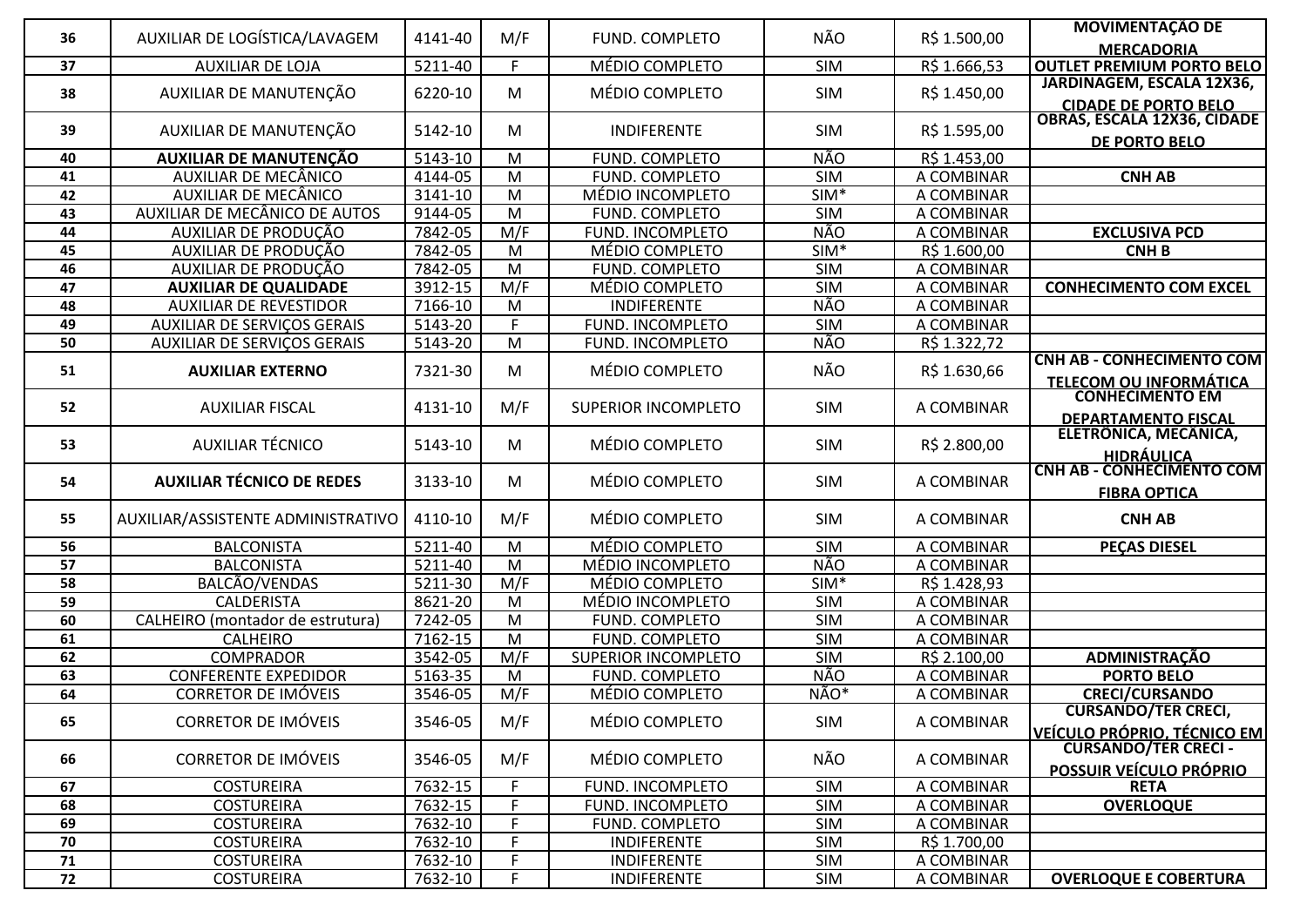| 73  | DESENHISTA/CADISTA                                                  | 3185-10 | M         | MÉDIO COMPLETO             | <b>SIM</b> | R\$ 1.800,00 | <b>CURSO DE AUTOCAD 2D E 3D</b>                     |
|-----|---------------------------------------------------------------------|---------|-----------|----------------------------|------------|--------------|-----------------------------------------------------|
| 74  | <b>ELETRICISTA</b>                                                  | 7156-15 | M         | MÉDIO INCOMPLETO           | <b>SIM</b> | A COMBINAR   | <b>NR 10 E NR 35</b>                                |
| 75  | ELETRICISTA AUTOMOTIVO                                              | 9531-15 | M         | MÉDIO COMPLETO             | <b>SIM</b> | A COMBINAR   |                                                     |
| 76  | ELETRICISTA VEIC. DIESEL                                            | 9144-25 | M         | FUND. COMPLETO             | <b>SIM</b> | A COMBINAR   |                                                     |
| 77  | ELETROMECÂNICO                                                      | 9541-25 | M         | MÉDIO COMPLETO             | NÃO        | A COMBINAR   | <b>ESTAR CURSANDO</b><br>ELETROMECÂNICA. NECESSÁRIO |
| 78  | <b>ENCARREGADO DE OBRA</b>                                          | 7102-05 | M         | MÉDIO COMPLETO             | <b>SIM</b> | A COMBINAR   | <b>CONHECIMENTO EM ELÉTRICA</b>                     |
| 79  | <b>ESTÁGIO DE AUDITORIA</b>                                         | 4110-05 | M/F       | MÉDIO CURSANDO             | <b>NÃO</b> | R\$400,00    | 4 HORAS POR DIA, ESCALA 5X1                         |
| 80  | <b>ESTOFADOR</b>                                                    | 7652-35 | M         | <b>INDIFERENTE</b>         | <b>SIM</b> | A COMBINAR   |                                                     |
| 81  | <b>ESTOQUISTA</b>                                                   | 4141-25 | M         | FUND. COMPLETO             | NÃO        | A COMBINAR   | <b>CNH AB</b>                                       |
| 82  | <b>ESTOQUISTA</b>                                                   | 4141-25 | M/F       | MÉDIO COMPLETO             | <b>SIM</b> | A COMBINAR   | <b>OUTLET PREMUM PORTO BELO</b>                     |
| 83  | FARMACÊUTICO                                                        | 2234-05 | M/F       | <b>SUPERIOR COMPLETO</b>   | <b>SIM</b> | R\$4.276,05  |                                                     |
| 84  | <b>FISCAL DE CAIXA</b>                                              | 4211-25 | M/F       | MÉDIO COMPLETO             | <b>NÃO</b> | R\$ 1.660,00 |                                                     |
| 85  | <b>FUNILEIRO</b>                                                    | 9913-05 | M         | <b>INDIFERENTE</b>         | NÃO        | A COMBINAR   |                                                     |
| 86  | <b>GERENTE DE LOJA</b>                                              | 1414-15 | F         | MÉDIO COMPLETO             | <b>SIM</b> | A COMBINAR   | <b>I FASHION OUTLET</b>                             |
| 87  | <b>GERENTE DE LOJA</b>                                              | 1414-15 | M/F       | MÉDIO COMPLETO             | <b>SIM</b> | R\$ 2.333,14 | <b>OUTLET PREMIUM PORTO BELO</b>                    |
| 88  | <b>GERENTE DE VENDAS</b>                                            | 1423-20 | M/F       | MÉDIO COMPLETO             | <b>SIM</b> | A COMBINAR   |                                                     |
| 89  | <b>INSTALADOR DE ESQUADRIAS DE</b><br><b>ALUMÍNIO</b>               | 7242-05 | M         | MÉDIO INCOMPLETO           | SIM        | A COMBINAR   | <b>CNH AB</b>                                       |
| 90  | <b>INSTALADOR</b>                                                   | 7321-40 | ${\sf M}$ | FUND. COMPLETO             | $SIM*$     | A COMBINAR   | NR 35, EXP. EM ALTURA.                              |
| 91  | LÍDER DE MANUTENÇÃO                                                 | 9113-05 | M         | MÉDIO COMPLETO             | <b>SIM</b> | A COMBINAR   | NR35 SERÁ UM DIFERENCIAL                            |
| 92  | MANIPULADOR DE PESCADOS                                             | 8414-84 | F         | FUND. INCOMPLETO           | NÃO        | R\$ 1.500,00 |                                                     |
| 93  | MARKETING/DESIGNER                                                  | 1423-35 | M/F       | <b>SUPERIOR INCOMPLETO</b> | <b>SIM</b> | A COMBINAR   |                                                     |
| 94  | MECÂNICO                                                            | 9144-05 | M         | FUND. COMPLETO             | <b>SIM</b> | A COMBINAR   | <b>CNH AB</b>                                       |
| 95  | MECÂNICO DE AR-CONDICIONADO                                         | 7257-05 | M         | FUND. COMPLETO             | <b>SIM</b> | R\$ 2.500,00 | <b>AR-CONDICIONADO</b>                              |
| 96  | MECÂNICO DE AUTOS                                                   | 9144-05 | M         | FUND. COMPLETO             | <b>SIM</b> | A COMBINAR   |                                                     |
| 97  | MECÂNICO DE MOTOS                                                   | 9144-15 | M         | <b>INDIFERENTE</b>         | <b>SIM</b> | A COMBINAR   |                                                     |
| 98  | MECÂNICO DE SUSPENSÃO E FREIOS                                      | 9144-05 | M         | FUND. INCOMPLETO           | <b>SIM</b> | A COMBINAR   | <b>LINHA DIESEL</b>                                 |
| 99  | MECÂNICO DIESEL                                                     | 9111-20 | M         | FUND. COMPLETO             | <b>SIM</b> | A COMBINAR   | <b>CNH AB</b>                                       |
| 100 | MECÂNICO DIESEL                                                     | 9144-25 | M         | MÉDIO COMPLETO             | <b>SIM</b> | A COMBINAR   | <b>CNH A OU B</b>                                   |
| 101 | MECÂNICO DIESEL DE MOTOR/CAIXA                                      | 9144-25 | M         | FUND. INCOMPLETO           | <b>SIM</b> | A COMBINAR   | <b>LINHA DIESEL</b>                                 |
| 102 | MECÂNICO INDUSTRIAL                                                 | 9113-05 | M         | MÉDIO COMPLETO             | <b>SIM</b> | A COMBINAR   | <b>NR35</b>                                         |
| 103 | MECÂNICO SOLDADOR                                                   | 7243-15 | M         | FUND. INCOMPLETO           | <b>SIM</b> | A COMBINAR   |                                                     |
| 104 | <b>MONTADOR DE ESQUADRIAS DE</b><br>ALUMÍNIO/VIDRACEIRO             | 7242-05 | M         | MÉDIO INCOMPLETO           | SIM        | A COMBINAR   | <b>CNH AB</b>                                       |
| 105 | <b>MONTADOR DE ESQUADRIAS DE</b><br>ALUMÍNIO/VIDRACEIRO - ALUMINATO | 7242-05 | M         | MÉDIO INCOMPLETO           | $SIM*$     | A COMBINAR   |                                                     |
| 106 | <b>MONTADOR DE MANGUEIRAS</b><br><b>HIDRÁULICAS</b>                 | 7251-05 | M         | FUND. INCOMPLETO           | SIM        | A COMBINAR   |                                                     |
| 107 | MONTADOR DE MARCENARIA                                              | 7741-05 | M         | MÉDIO INCOMPLETO           | <b>SIM</b> | A COMBINAR   | <b>CNHB</b>                                         |
| 108 | MONTADOR DE MÓVEIS PLANEJADOS                                       | 7741-05 | M         | <b>INDIFERENTE</b>         | SIM        | A COMBINAR   |                                                     |
| 109 | MOTORISTA DE CAMINHÃO                                               | 7825-10 | M         | FUND. COMPLETO             | <b>SIM</b> | A COMBINAR   | <b>CNHD</b>                                         |
| 110 | MOTORISTA DE ENTREGA                                                | 7825-10 | M         | MÉDIO INCOMPLETO           | <b>SIM</b> | R\$ 2.142,00 | <b>CNHC</b>                                         |
| 111 | OPERADOR DE CAIXA                                                   | 4211-25 | F.        | MÉDIO COMPLETO             | <b>SIM</b> | A COMBINAR   | <b>I FASHION OUTLET</b>                             |
| 112 | OPERADOR DE CAIXA                                                   | 4211-25 | M/F       | MÉDIO COMPLETO             | <b>SIM</b> | A COMBINAR   | <b>I FASHION OUTLET</b>                             |
| 113 | OPERADOR DE CAIXA                                                   | 4211-25 |           | MÉDIO COMPLETO             | NÃO        | A COMBINAR   |                                                     |
| 114 | OPERADOR DE CAIXA                                                   | 4211-25 | M/F       | MÉDIO COMPLETO             | $SIM*$     | R\$ 1.428,93 |                                                     |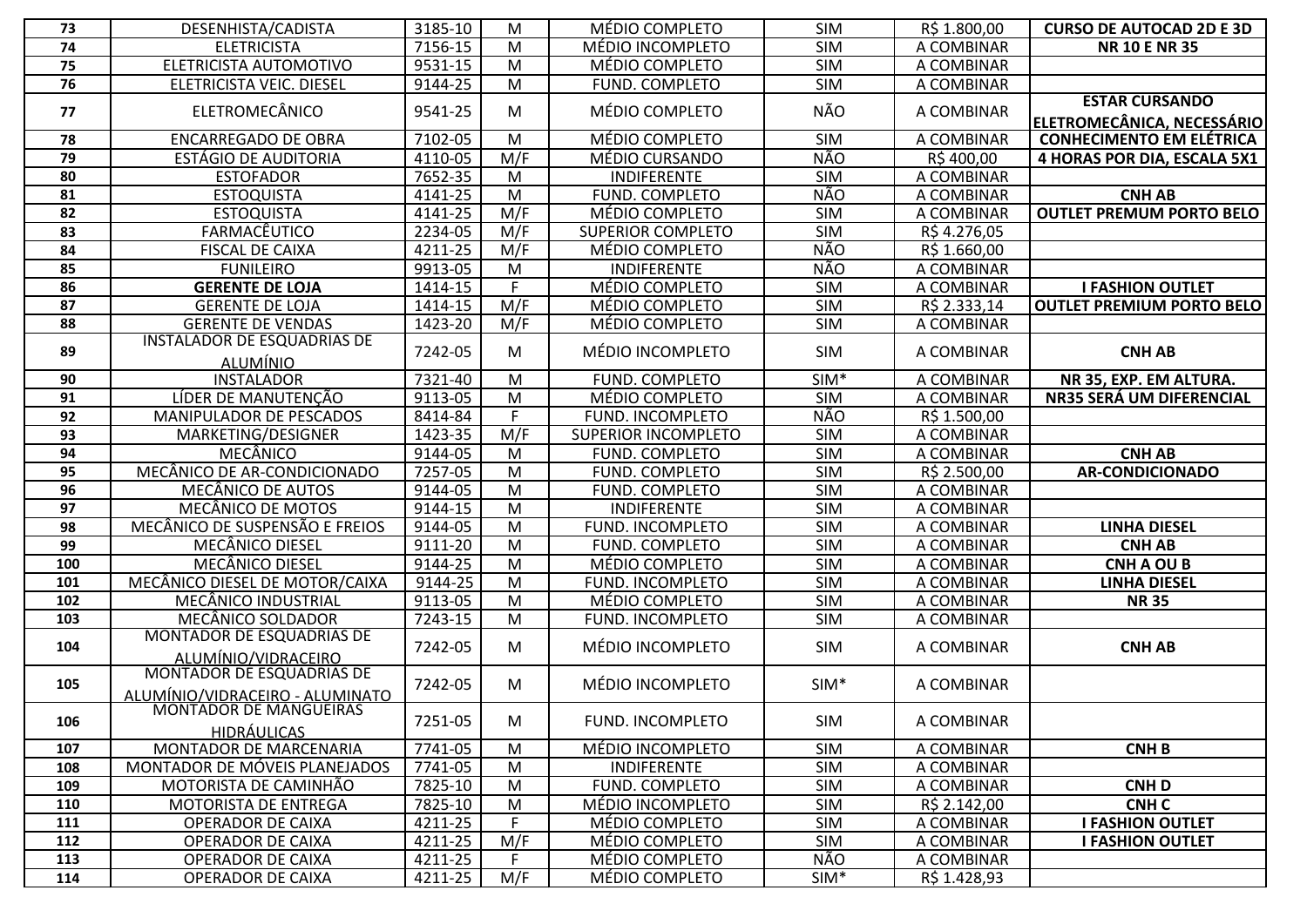| 115 | <b>OPERADOR DE CAIXA</b>        | 4211-25 | M/F              | MÉDIO COMPLETO             | NÃO        | R\$ 1.368,00 | <b>I FASHION OUTLET</b>                                             |
|-----|---------------------------------|---------|------------------|----------------------------|------------|--------------|---------------------------------------------------------------------|
| 116 | <b>OPERADOR DE EMPILHADEIRA</b> | 7822-20 | M/F              | MÉDIO COMPLETO             | <b>SIM</b> | R\$ 2.153,00 | <b>CURSO NA ÁREA</b>                                                |
| 117 | OPERADOR DE EMPILHADEIRA        | 7822-20 | M                | FUND. COMPLETO             | <b>SIM</b> | A COMBINAR   | <b>CNH AB E CURSO</b>                                               |
| 118 | OPERADOR DE EMPILHADEIRA        | 7822-20 | M                | <b>INDIFERENTE</b>         | <b>SIM</b> | R\$ 1.800,00 |                                                                     |
| 119 | OPERADOR DE EMPILHADEIRA        | 7822-20 | M                | MÉDIO COMPLETO             | <b>SIM</b> | A COMBINAR   | <b>CNH AB</b>                                                       |
| 120 | <b>OPERADOR DE MÁQUINA</b>      | 7842-05 | M/F              | MÉDIO COMPLETO             | NÃO        | R\$ 1.809,00 |                                                                     |
| 121 | OPERADOR DE PEDÁGIO             | 4211-25 | M/F              | MÉDIO COMPLETO             | NÃO*       | A COMBINAR   | <b>CONHECIMENTO EM CAIXA E</b><br><b>DISPONIBILIDADE DE HORÁRIO</b> |
| 122 | OPERADOR DE PRODUÇÃO            | 7842-05 | M/F              | FUND. COMPLETO             | NÃO        | A COMBINAR   |                                                                     |
| 123 | OPERADOR DE PRODUÇÃO            | 7842-05 | M/F              | MÉDIO INCOMPLETO           | NÃO        | A COMBINAR   |                                                                     |
| 124 | OPERADOR DE PRODUÇÃO ESTÁGIO    | 7842-05 | M/F              | FUND. COMPLETO             | NÃO        | A COMBINAR   |                                                                     |
| 125 | <b>OPERADOR DE RISCO (GR)</b>   | 4141-40 | M/F              | MÉDIO COMPLETO             | $SIM*$     | R\$ 1.537,00 | 12X36, RAMO TRANSPORTE,<br><b>CONHECIMENTO EM</b>                   |
| 126 | OPERADOR DE TELEMARKETING       | 4223-05 | M/F              | FUND. COMPLETO             | NÃO        | R\$ 1.329,00 |                                                                     |
| 127 | <b>OPERADOR INDUSTRIAL</b>      | 7842-05 | M                | <b>INDIFERENTE</b>         | NÃO        | R\$ 1.643,00 |                                                                     |
| 128 | ORIENTADOR DE PISO              | 5174-25 | M/F              | <b>INDIFERENTE</b>         | $SIM*$     | R\$ 1.594,00 | <b>ESCALA 12X36, CIDADE DE</b><br><b>PORTO BELO</b>                 |
| 129 | <b>PINTOR</b>                   | 7233-15 | M                | FUND. COMPLETO             | <b>SIM</b> | A COMBINAR   |                                                                     |
| 130 | PINTOR DE VEÍCULO               | 9913-15 | M                | MÉDIO INCOMPLETO           | <b>SIM</b> | A COMBINAR   | <b>CNH AB</b>                                                       |
| 131 | <b>POLIDOR</b>                  | 5199-35 | M                | <b>INDIFERENTE</b>         | NÃO        | A COMBINAR   |                                                                     |
| 132 | PREPARADOR DE VEÍCULOS          | 9913-05 | M                | <b>INDIFERENTE</b>         | NÃO        | A COMBINAR   |                                                                     |
| 133 | PROJETISTA MECÂNICO             | 3186-10 | M/F              | <b>SUPERIOR CURSANDO</b>   | <b>SIM</b> | A COMBINAR   | <b>SUPERIOR EM ENGENHARIA</b><br><b>MECÂNICA OU AFINS.</b>          |
| 134 | <b>RECEPCIONISTA</b>            | 4221-05 | F.               | MÉDIO COMPLETO             | <b>SIM</b> | A COMBINAR   | <b>CONHECIMENTO EM</b><br><b>INFORMÁTICA</b>                        |
| 135 | REPOSITOR DE MERCADORIA         | 5211-25 | M/F              | INDIFERENTE                | NÃO        | A COMBINAR   | <b>ACIMA DE 16 ANOS</b>                                             |
| 136 | SERRALHEIRO                     | 7244-40 | M                | MÉDIO INCOMPLETO           | <b>SIM</b> | A COMBINAR   | <b>CNH AB</b>                                                       |
| 137 | SERRALHEIRO                     | 7244-40 | M                | FUND. COMPLETO             | <b>SIM</b> | A COMBINAR   |                                                                     |
| 138 | SERRALHEIRO                     | 7244-40 | M                | <b>INDIFERENTE</b>         | <b>SIM</b> | A COMBINAR   |                                                                     |
| 139 | SETOR DE E-COMMERCE             | 1423-55 | $M/\overline{F}$ | <b>SUPERIOR INCOMPLETO</b> | <b>SIM</b> | A COMBINAR   |                                                                     |
| 140 | SOLDADOR                        | 7243-15 | M                | MÉDIO INCOMPLETO           | <b>SIM</b> | A COMBINAR   |                                                                     |
| 141 | SOLDADOR                        | 7243-15 | M                | MÉDIO INCOMPLETO           | <b>SIM</b> | A COMBINAR   |                                                                     |
| 142 | SOLDADOR/MONTADOR               | 7243-15 | M                | MÉDIO INCOMPLETO           | <b>SIM</b> | A COMBINAR   |                                                                     |
| 143 | <b>TÉCNICO DE INFORMÁTICA</b>   | 3132-20 | M/F              | MÉDIO COMPLETO             | <b>SIM</b> | A COMBINAR   | <b>CNH AB</b>                                                       |
| 144 | TÉCNICO DE INSTALAÇÃO           | 9513-05 | M                | MÉDIO INCOMPLETO           | <b>SIM</b> | R\$ 2.000,00 | <b>ALARMES E CFTV</b>                                               |
| 145 | TÉCNICO EM ELETRÔNICA           | 3132-05 | M                | MÉDIO COMPLETO             | <b>SIM</b> | A COMBINAR   |                                                                     |
| 146 | <b>TÉCNICO EM ENFERMAGEM</b>    | 3222-05 | M                | <b>TÉCNICO COMPLETO</b>    | NÃO*       | R\$ 1.600,00 | 12x36                                                               |
| 147 | <b>TELEFONISTA</b>              | 4222-05 | M/F              | MÉDIO COMPLETO             | <b>SIM</b> | A COMBINAR   | <b>PACOTE OFFICE E INFORMÁTICA</b>                                  |
| 148 | TORNEIRO MECÂNICO               | 7212-15 | M                | MÉDIO INCOMPLETO           | <b>SIM</b> | A COMBINAR   |                                                                     |
| 149 | <b>TRATORISTA</b>               | 7151-25 | M                | <b>INDIFERENTE</b>         | <b>SIM</b> | A COMBINAR   | <b>CNHC</b>                                                         |
| 150 | <b>VENDEDOR EXTERNO</b>         | 5241-05 | M/F              | MÉDIO COMPLETO             | <b>SIM</b> | A COMBINAR   |                                                                     |
| 151 | <b>VENDEDOR EXTERNO</b>         | 3541-45 | M/F              | MÉDIO COMPLETO             | <b>SIM</b> | A COMBINAR   | <b>CNHB</b>                                                         |
| 152 | <b>VENDEDOR</b>                 | 5211-10 | F.               | MÉDIO COMPLETO             | <b>SIM</b> | R\$ 1.530,00 | <b>I FASHION OUTLET</b>                                             |
| 153 | <b>VENDEDOR</b>                 | 5211-10 | M/F              | MÉDIO COMPLETO             | NÃO        | A COMBINAR   | <b>OUTLET PREMIUM PORTO BELO</b>                                    |
| 154 | <b>VENDEDOR</b>                 | 5211-10 | M                | MÉDIO COMPLETO             | <b>SIM</b> | A COMBINAR   |                                                                     |
| 155 | <b>VENDEDOR</b>                 | 5211-10 | M/F              | MÉDIO COMPLETO             | <b>SIM</b> | R\$ 1.636,00 |                                                                     |
| 156 | <b>VENDEDOR INTERNO</b>         | 5211-10 | M/F              | MÉDIO INCOMPLETO           | <b>SIM</b> | A COMBINAR   | <b>I FASHION OUTLET</b>                                             |